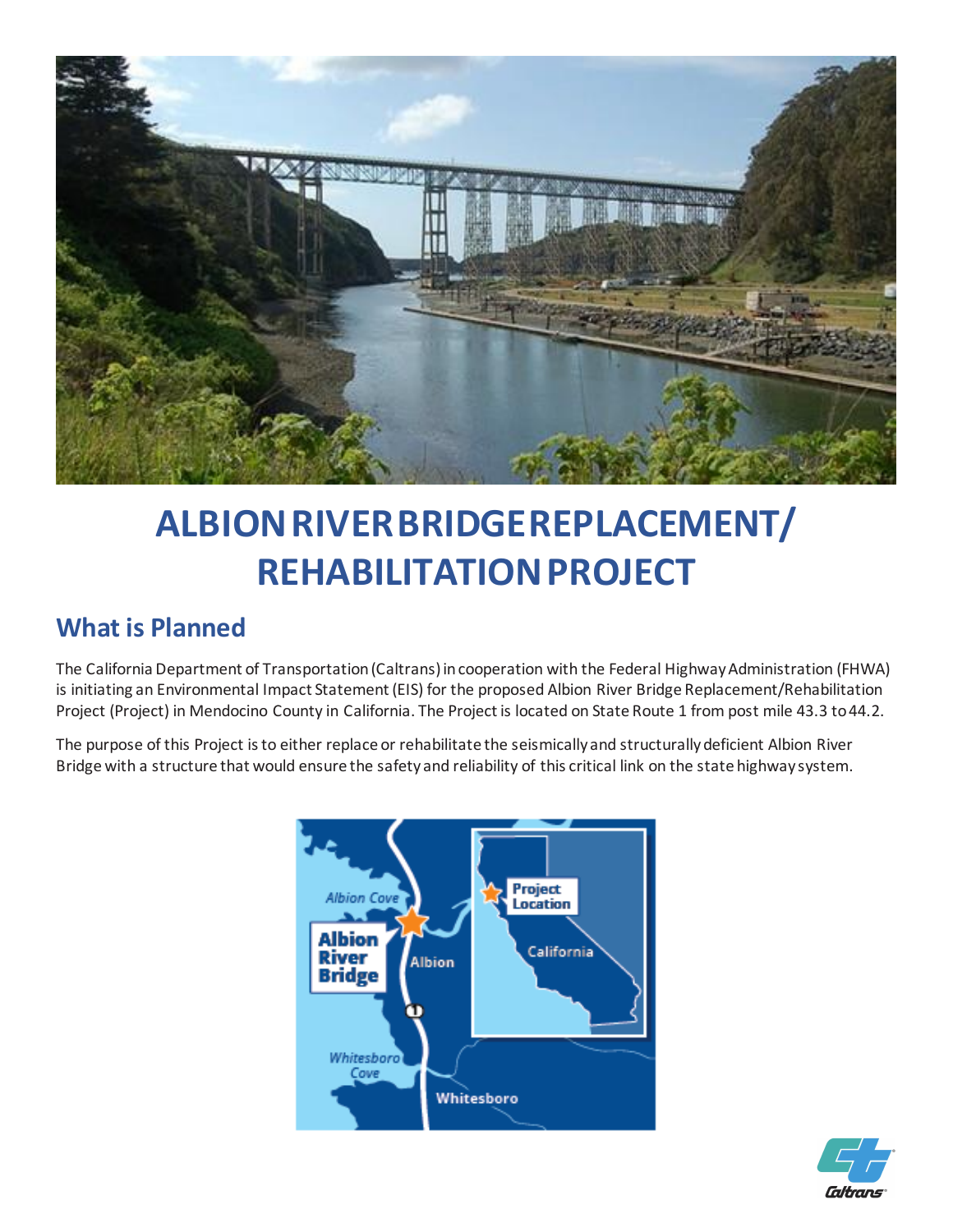### **What are the Alternatives**

A reasonable range of alternatives for detailed study in the Draft EIS (DEIS) is currently being considered. In addition to the No Action Alternative, potential project alternatives include bridge replacement and bridge rehabilitation.

#### **No Action Alternative**

The No Action Alternative assumes no improvements other than those implemented as part of routine maintenance.

#### **Bridge Replacement Alternatives**

The Bridge Replacement Alternatives would replace the existing Albion River Bridge with a new bridge. Various bridge replacement concepts will be considered during the scoping process, including a west alignment constructed to the west of the existing bridge, an east alignment constructed to the east of the existing bridge, and on-alignment constructed slightly west of the existing alignment.

#### **Bridge Rehabilitation Alternatives**

The Bridge Rehabilitation Alternatives would require major work to extend the service life of the existing Albion River Bridge. The Bridge Rehabilitation Alternatives would include rehabilitation of the bridge for motor vehicle use by widening the bridge and upgrading the bridge rails, or rehabilitation of the bridge as a pedestrian-only bridge alongside one of the bridge replacement alternatives. The operability of the bridge would need to be maintained while addressing structural deficiencies, geometric deficiencies, and operational reliability of the bridge.

### **Virtual (Online) Public Scoping Meeting**

| Date and Time         | <b>Online via Webex or Phone</b>          |  |
|-----------------------|-------------------------------------------|--|
| Thursday, May 5, 2022 | Web Address: blt.ly/Albion_Public_Meeting |  |
| $ 6:00 - 7:30 p.m.$   | <b>Password: albionriver1</b>             |  |
|                       | Phone: (408) 418-9388                     |  |
|                       | <b>Meeting Code: 2484 877 6866</b>        |  |

Caltrans is hosting a virtual (online) public scoping meeting to allow interested individuals and agencies the opportunity to review project information and comment on the scope and content of the technical studies to be developed during preparation of the DEIS and Section 4(f) Evaluation.

Caltrans staff and project team members will be available to receive comments or suggestions for considera tion at this meeting. For those unable to attend the meeting, project information will be available on the following web page: [https://AlbionRiverBridge.com](https://albionriverbridge.com/)

#### **Special Accommodations for Virtual (Online) Public Scoping Meeting**

For individuals with sensory disabilities, this document can be made available in Braille, large print, audiocassette, or computer disc. To obtain a copy in one of these alternate formats, please contact Manny Machado, Public Information Office-District 1, at (707) 496-6879.

For additional accessibility preferences, please call (707) 441-5672 or email albionbridge@dot.ca.gov. For the deaf, hard of hearing or speech impaired (TDD), users may contact the California Relay Service TTY and/or Voice Line at 1 (800) 735-2929 or 711.